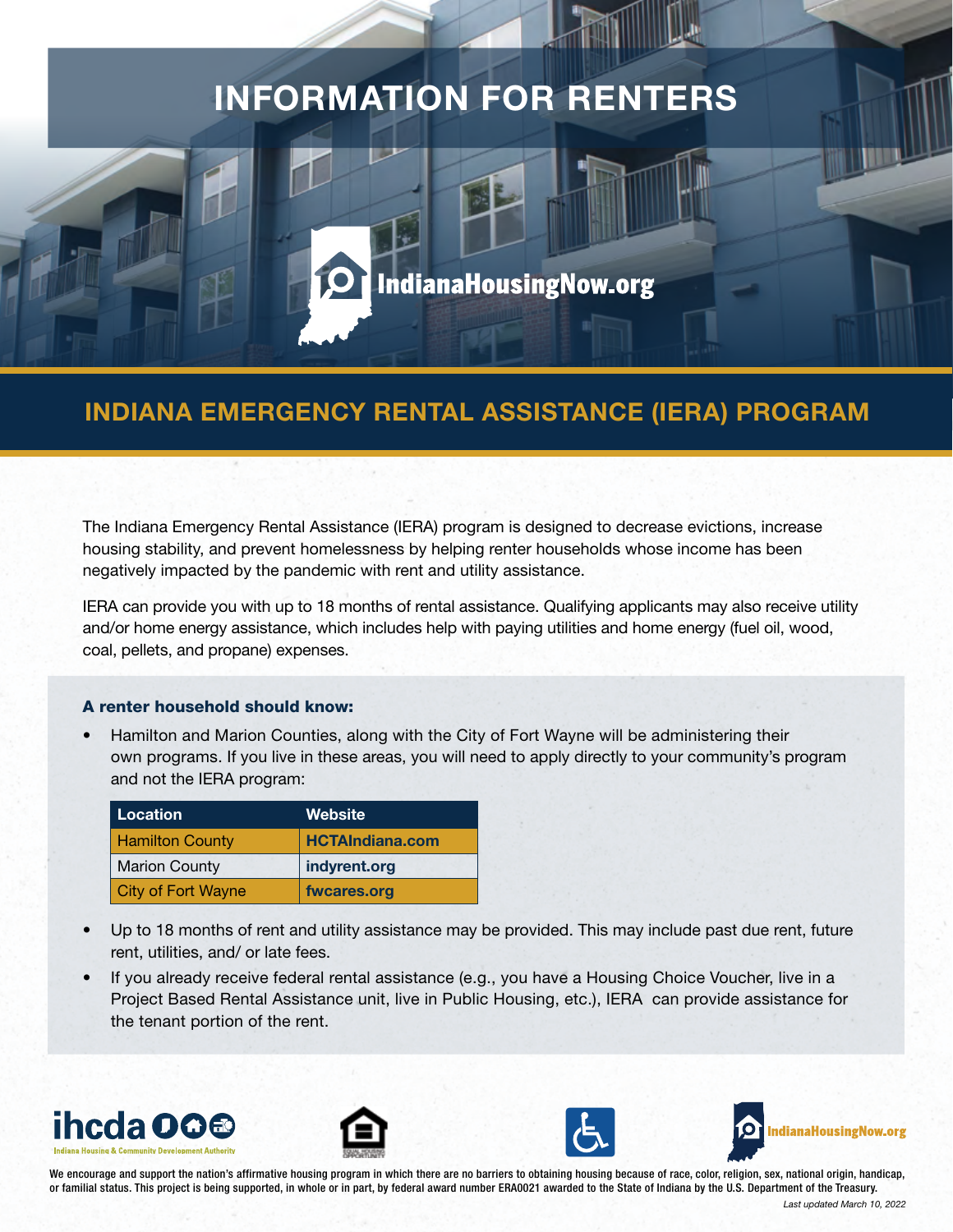## INFORMATION FOR RENTERS

### INDIANA EMERGENCY RENTAL ASSISTANCE (IERA) PROGRAM

• IERA will pay the lesser of the rent amount stated in the lease or the published IERA rental limit. Any amount of rent not covered by IERA is your responsibility to pay to the landlord.

| <b>Number of Bedrooms</b> | <b>Allowable Monthly Rent</b> | <b>18 Month Maximum Rental Assistance</b> |
|---------------------------|-------------------------------|-------------------------------------------|
| Efficiency                | \$822                         | \$14,796                                  |
| One-Bedroom               | \$842                         | \$15.156                                  |
| Two-Bedroom               | \$981                         | \$17,658                                  |
| Three-Bedroom             | \$1369                        | \$24,642                                  |
| Four-Bedroom+             | \$1662                        | \$29,916                                  |

• A monthly stipend corresponding to the months of rental assistance will be paid for requested utilities and home energy costs. The chart below specifies the stipend amount for each utility type based upon the size of the rental unit.

|                                      | 0<br><b>Bedrooms</b> | <b>Bedroom</b> | $\overline{2}$<br><b>Bedroom</b> | 3<br><b>Bedroom</b> | 4<br><b>Bedroom</b> | 5<br><b>Bedroom</b> |
|--------------------------------------|----------------------|----------------|----------------------------------|---------------------|---------------------|---------------------|
| Heating - Natural Gas                | 24                   | 32             | 43                               | 52                  | 66                  | 75                  |
| Heating - Electric                   | 55                   | 78             | 102                              | 123                 | 152                 | 170                 |
| Heating - Home Energy                | 58                   | 77             | 103                              | 128                 | 166                 | 178                 |
| <b>Electric - Other than Heating</b> | 49                   | 57             | 65                               | 73                  | 83                  | 91                  |
| Water                                | 29                   | 36             | 46                               | 56                  | 70                  | 88                  |
| Sewer                                | 54                   | 54             | 62                               | 71                  | 86                  | 109                 |

- Any unpaid utility or home energy obligations, including disconnect or reconnect fees, deposits or collection costs are the tenant's responsibility.
- Utility and/or home energy assistance may not be provided for costs included in the lease.
- If you qualify, you can receive assistance even if your landlord or utility/home energy provider refuses to participate in the IERA program.
- A benefit letter from WIC, TANF, SNAP, HIP, SSI, or proof from your Public Housing Authority that you receive a Housing Choice Voucher or live in a Public Housing unit will speed up the review of your application.

#### To participate in the program, you should:

- Go to [IndianaHousingNow.org](http://www.indianahousingnow.org/) or call 2-1-1 to apply.
- Read and respond to all questions to the best of your ability.
- Provide any requested information in a timely manner.



## [IndianaHousingNow.org](http://www.indianahousingnow.org/)







We encourage and support the nation's affirmative housing program in which there are no barriers to obtaining housing because of race, color, religion, sex, national origin, handicap, or familial status. This project is being supported, in whole or in part, by federal award number ERA0021 awarded to the State of Indiana by the U.S. Department of the Treasury.